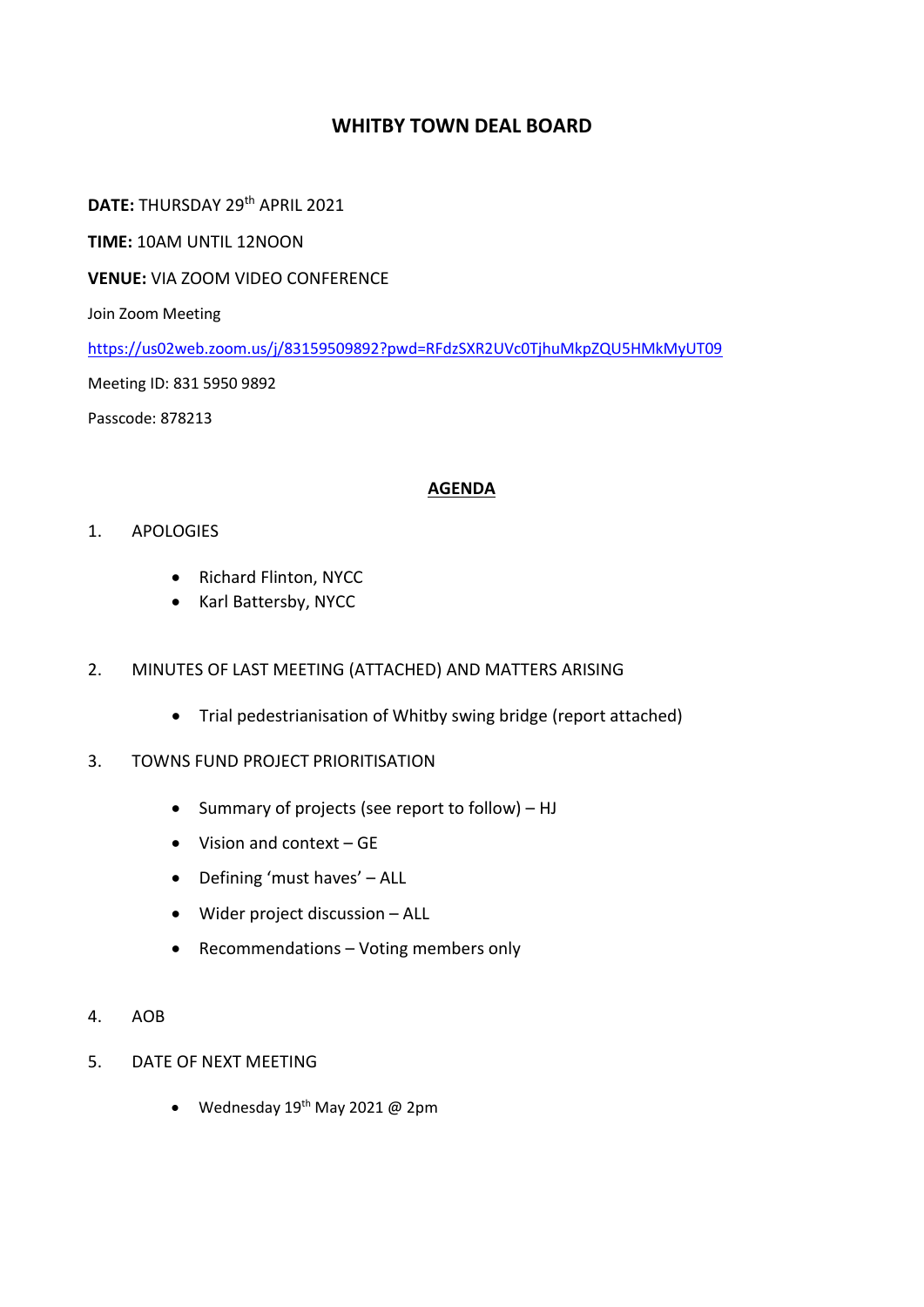# **WHITBY TOWN DEAL BOARD**

### **FRIDAY 19th MARCH 2020**

## **2:30PM VIA ZOOM VIDEO CONFERENCE**

### DRAFT MINUTES

### **IN ATTENDANCE**

| <b>CHAIR Gareth Edmunds GE</b>  | Marc Cole MC                    |
|---------------------------------|---------------------------------|
| Anglo American                  | <b>SBC</b>                      |
| Mike Greene MG                  | Michael King MK                 |
| <b>SBC</b>                      | <b>WTC</b>                      |
| Robert Goodwill MP RG           | Louise Neale LN                 |
|                                 | <b>NYCC</b>                     |
| John Field JFi                  | Cllr Linda Wild, LW             |
| <b>Whitby Civic Society</b>     | <b>WTC</b>                      |
| Clare Harrigan CH               | Matt Joseph MJ                  |
| <b>Beyond Housing</b>           | <b>SBC</b>                      |
| Alex Richards AR                | Ed Asquith <b>EA</b>            |
| <b>SBC</b>                      | Four Tigers Media               |
| <b>Cllr Steve Siddons SS</b>    | Helen Jackson HJ                |
| <b>SBC</b>                      | <b>SBC</b>                      |
| Mel Bonney-Kane MBK             | Kerry Levitt <b>KLV MINUTES</b> |
| CaVCA                           | <b>SBC</b>                      |
| Rachel Bice RB Agenda item 4    | Alice Sharp AS Agenda Item 4    |
| <b>Yorkshire Wildlife Trust</b> | <b>Invisible Dust</b>           |
| Adam Cooper AC Agenda Item 4    |                                 |
| <b>Invisible Dust</b>           |                                 |
|                                 |                                 |

### ACTIONS FROM THE MEETING

 NYCC to provide a report on the trial pedestrianisation scheme before the next meeting

### **1. APOLOGIES**

- Rosemary DuRose | Beyond Housing
- Karl Battersby | NYCC
- Richard Flinton | NYCC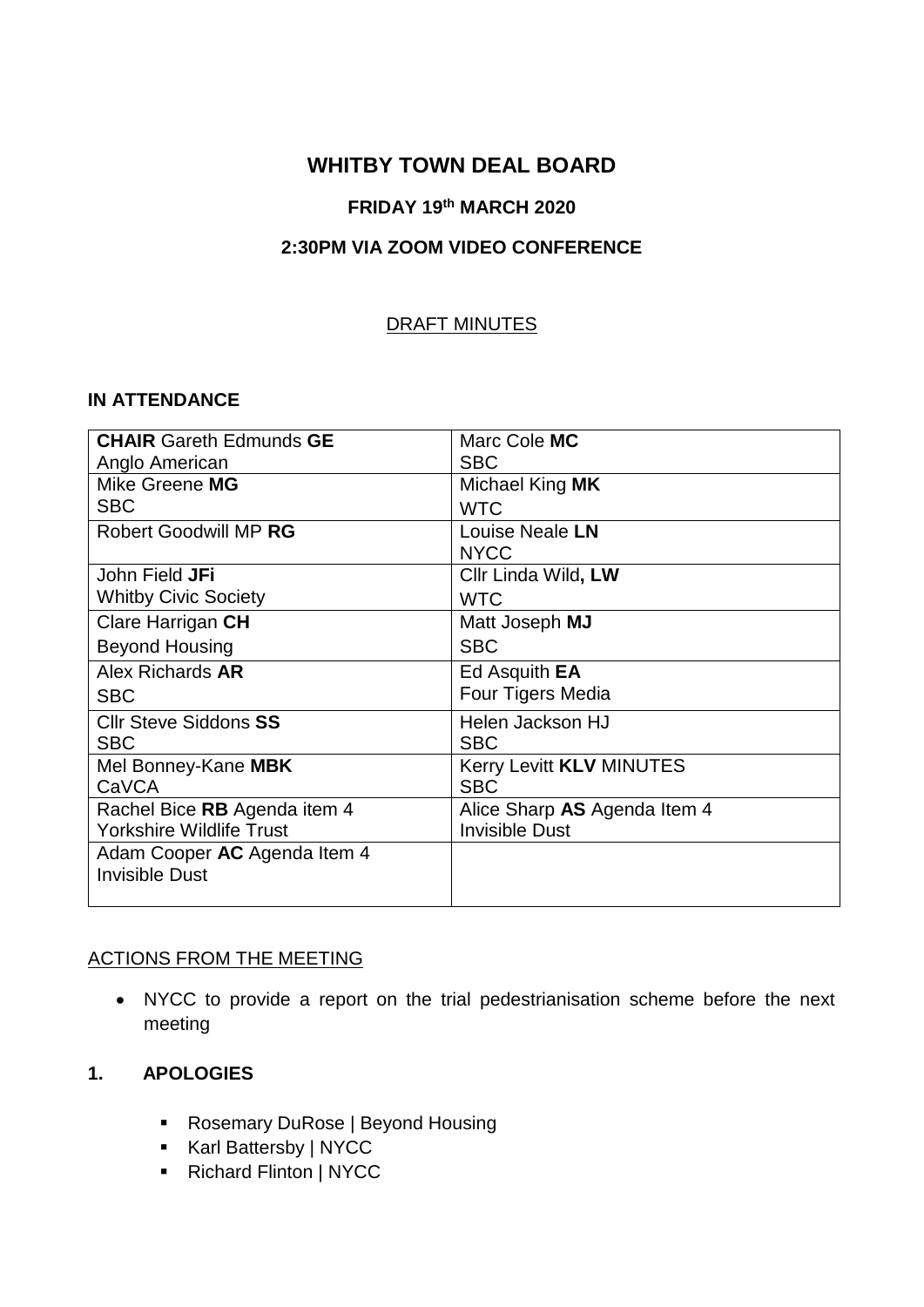- **Tricia Kane | MHCLG**
- **Liz Small | NYCC**
- **Paul Fellows | NYMNPA**
- Barry Harland | Whitby Seafoods
- James Farrar | YNYER LEP

# **2. MINUTES OF LAST MEETING & MATTERS ARISING**

- 2.1 Minutes of the meeting held on Friday 11<sup>th</sup> December 2020 agreed as a true record.
- 2.2 No matters arising.

## **3. TOWNS FUND ANNOUNCEMENT**

3.1 GE thanked all members of the board (and their workstream teams) for the ongoing hard work to get to this point and the success achieved following news from government.

Whitby has been awarded £17.1m from the Towns Fund. AR ran through the process and next steps required;

- WTDB and SBCs CE to sign the funding Heads of Terms by the 24<sup>th</sup> March 2021
- Summary document listing the projects to be taken forward under the fund submitted to MHCLG by 23<sup>rd</sup> May 2021
- Confirmed projects to develop and submit full Business cases by 23<sup>rd</sup> March 2022
- 3.2 The summary document must confirm the following details;
	- Projects to be delivered with a delivery plan
	- How the business cases will be developed
	- Funding arrangements
	- Financial profiles
	- Evaluation & monitoring plan
- 3.3 Individual project teams must submit a suite of documents to SBC by the 26<sup>th</sup> March in order for an assessment of the projects to be carried out. Each project will be assessed by SBC, YNYER LEP and the Towns Fund support partner.
- 3.4 The summary document will be presented to the WTDB at its meeting on the 29<sup>th</sup> April 2021 for approval. This allows time for any changes before final submission at the end of May.
- 3.5 A number of other funding streams have also been announced recently including a fund to gear up the fishing industry, the community renewal fund and the levelling up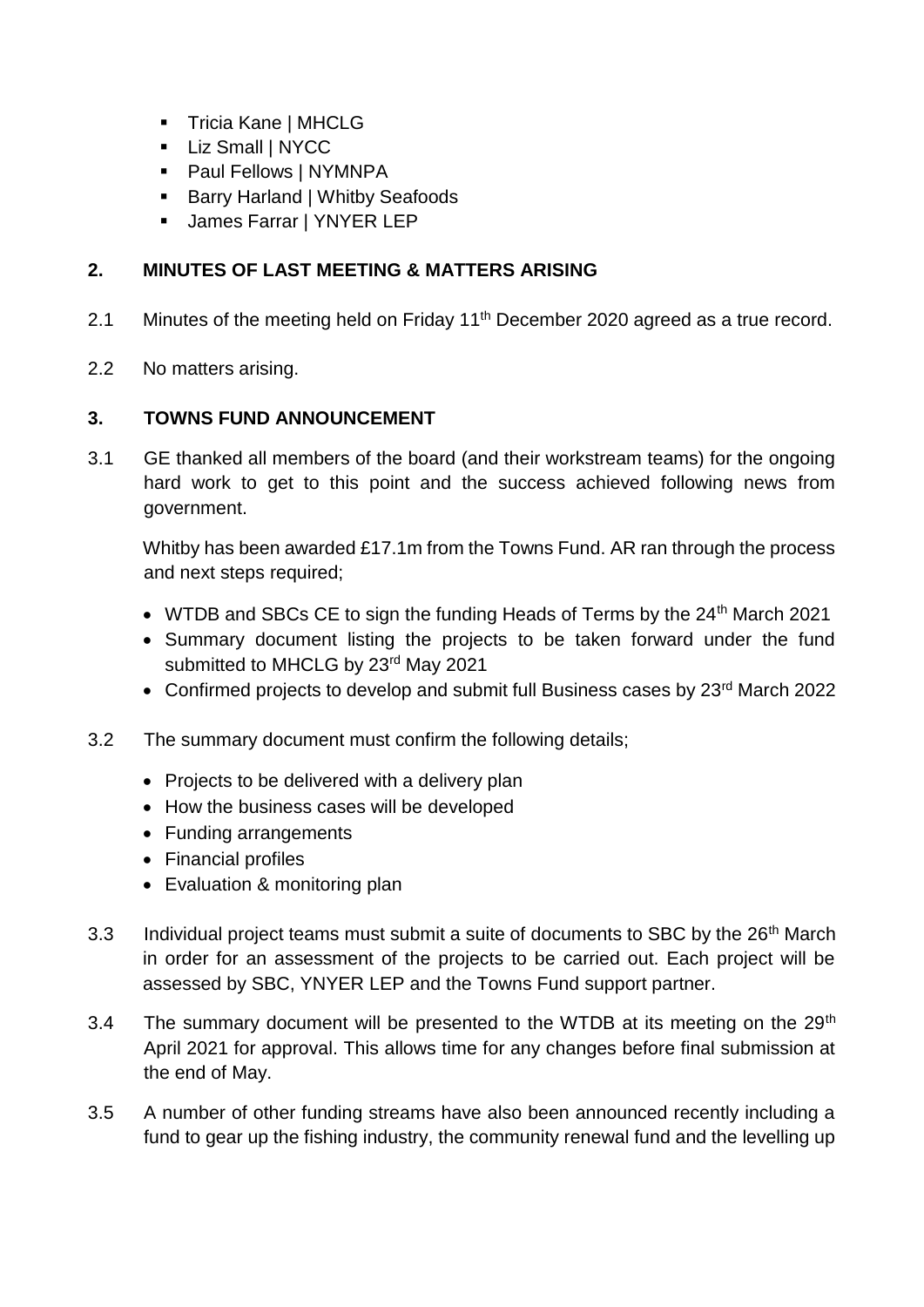fund. SBC will be working over the next couple of weeks to look at the various different streams announced and the requirements for these.

3.6 The WTDB agreed to sign off the Heads of Terms document.

## **4. FAST TRACK PROJECT UPDATE**

### 4.1 **Whitby Wild Eye**

AC attended to give an update on Phase 1 of the Wild Eye project and the lessons that have been learnt in developing the project. The planning application for the Whitby site has been withdrawn while steps are taken to address the issues that have arisen.

The project will work to engage better with the community and business and relay the narrative that the project is about more than pieces of art and identify what are and aren't suitable sites. MBK advised that CAVCA have a large reach with the community of Whitby but they have not been consulted and could help with engagement on the project.

GE expressed frustration that previous concerns raised by himself and Whitby Town Council had come to fruition and stressed that the communication and engagement on the project must be right if it were to proceed.

Yorkshire Wildlife Trust and English Heritage are still supportive of the project.

## 4.2 **Walk with Heritage Sculpture Trail Phase 2**

Planning permission has been granted for the additional sculptures as part of Phase 2 and these have been sent for galvanisation ready for installation next week. The designs for the information boards to go alongside have been received and these will be going to print soon ready for installation next month.

Additionally, two murals have been commissioned; one for the east side and one for the west. These murals will showcase the sculptures and a map of the trail. MJ shared a visual of the mural. Permission has been granted by the building owners and they should be ready for installation at the end of the month.

SBCs tourism section are going to run a marketing campaign and have also produced an app for the trail. Information for each sculpture has been provided by the Whitby Civic Society. Video and audio content for the app will be added later.

RG suggested the project liaises with existing tours and trails in Whitby to see if the trail can be included in what they offer. MJ will feed back to the steering group.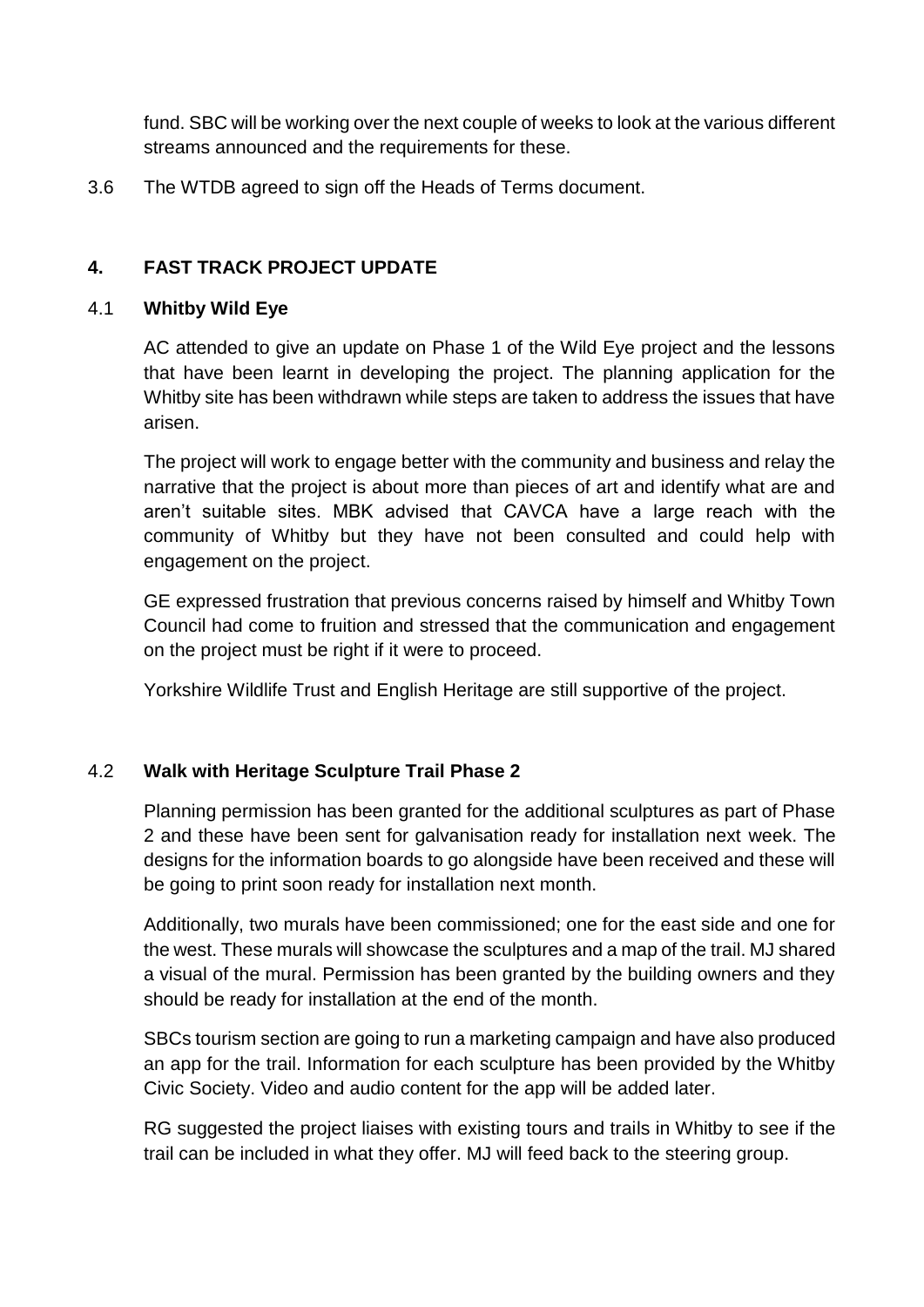## 4.3 **Trial pedestrianisation of Whitby Swing Bridge**

NYCC gave authority on the  $12<sup>th</sup>$  March 2021 to commence the trial scheme on weekends and bank holidays. Temporary signs will be in place whilst awaiting final signage. The scheme has been scaled back based on the feedback received as part of the engagement process. The trial can last for up to 18 months but the first review will be carried out in December 2021 taking into consideration comments received which the area team will collate.

MK requested information on what is actually been provided as part of the scheme under the funding allocated.

LW raised concern that the scheme is no different essentially to what has happened in the past when the swing bridge is busy and is not a true pedestrianisation scheme with the enforcement expected by the police.

GE requested NYCC circulate a report on the scheme to board members to address these queries before the next meeting.

## **5. COMMUNICATIONS UPDATE**

- 5.1 EA issued a release following the announcement with a summary of each project. Social media accounts have also been updated.
- 5.2 EA will now work with SBC to create a Communications and Engagement Strategy aligned to the Towns Fund guidance.

## **6. AOB**

No other business. GE thanked everyone for their hard work.

## **7. DATE OF NEXT MEETING**

Thursday 29th April 2021 @ 10am